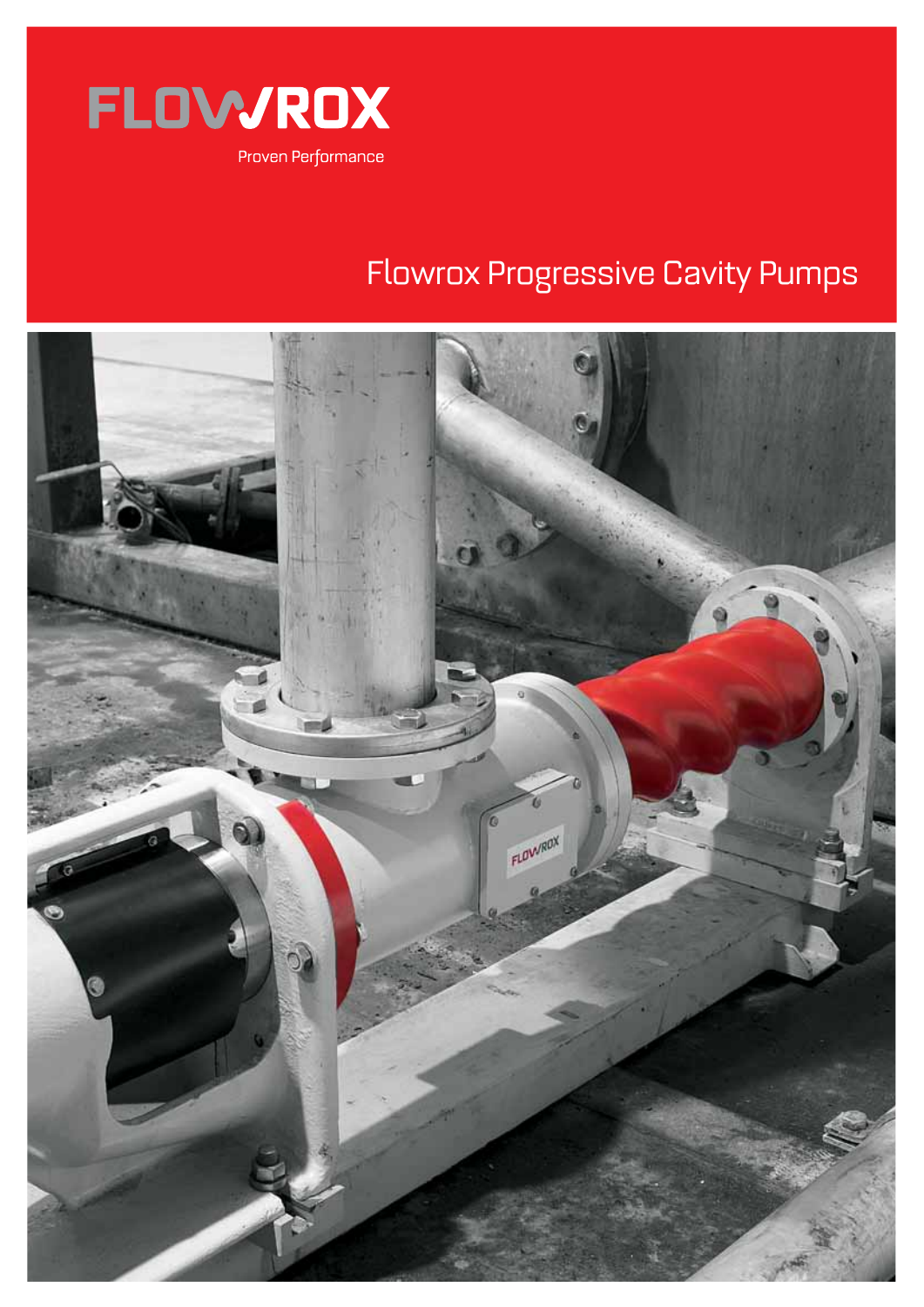# The evolution of the Flowrox Progressive Cavity Pump

**The world is full of progressive cavity (PC) pumps but only one is above the rest. Here is how it all began.**



# Flowrox PC Pumps for tough applications

**The Flowrox progressive cavity pump is designed for demanding industrial slurry and paste pumping applications, especially with high viscous or shear sensitive liquids and sludges.**

### **The operating principle**

In PC pumps, the pumped medium continuously shifts spaces (progressing cavities) between the rotor and the stator, enabling nearly pulsation free pumping.

### **How much pressure can you take?**

With Flowrox technology it is possible to deliver up to 10 bars of pressure per single stage. This is possible with our high technology spiral stator that forms the heart of the whole pump.



## With Flowrox technology:

- High flowrate and pressure
- Low life cycle costs
- Low power consumption
- Long service interval
- Fast maintenance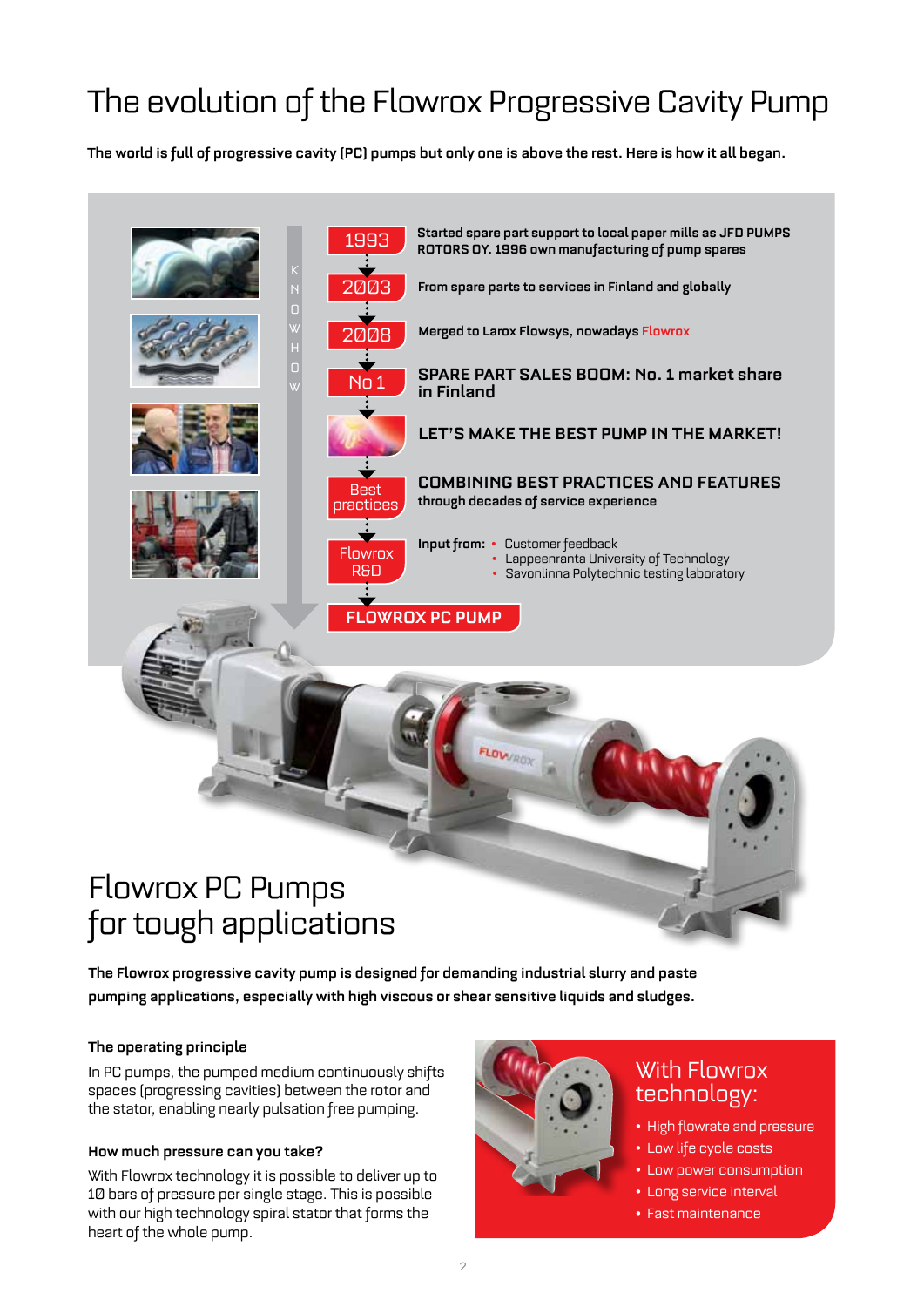# Best features

**Through several decades of service and spare part business it was obvious what were the common failures, weaknesses and maintenance needs of PC pumps. This know-how was the basis of our R&D process: to develop a high performance pump that combines quality, best practises and features.**





**FLOWROX SPIRAL STATOR: Even wall thickness through the stator results in minimized flex and backflow.**



**CONVENTIONAL STATOR: Due to the variable thickness of the stator wall, the thicker rubber at the peaks flexes more resulting in backflow.**

**Shaft seal**

## How many hours does it take to change a mechanical shaft seal?

Flowrox PC pumps utilize a patented mechanical shaft seal removal system allowing the seal to be replaced quickly without dismantling or moving the entire pump. Combined with a long service interval, this enables the highest uptime possible.

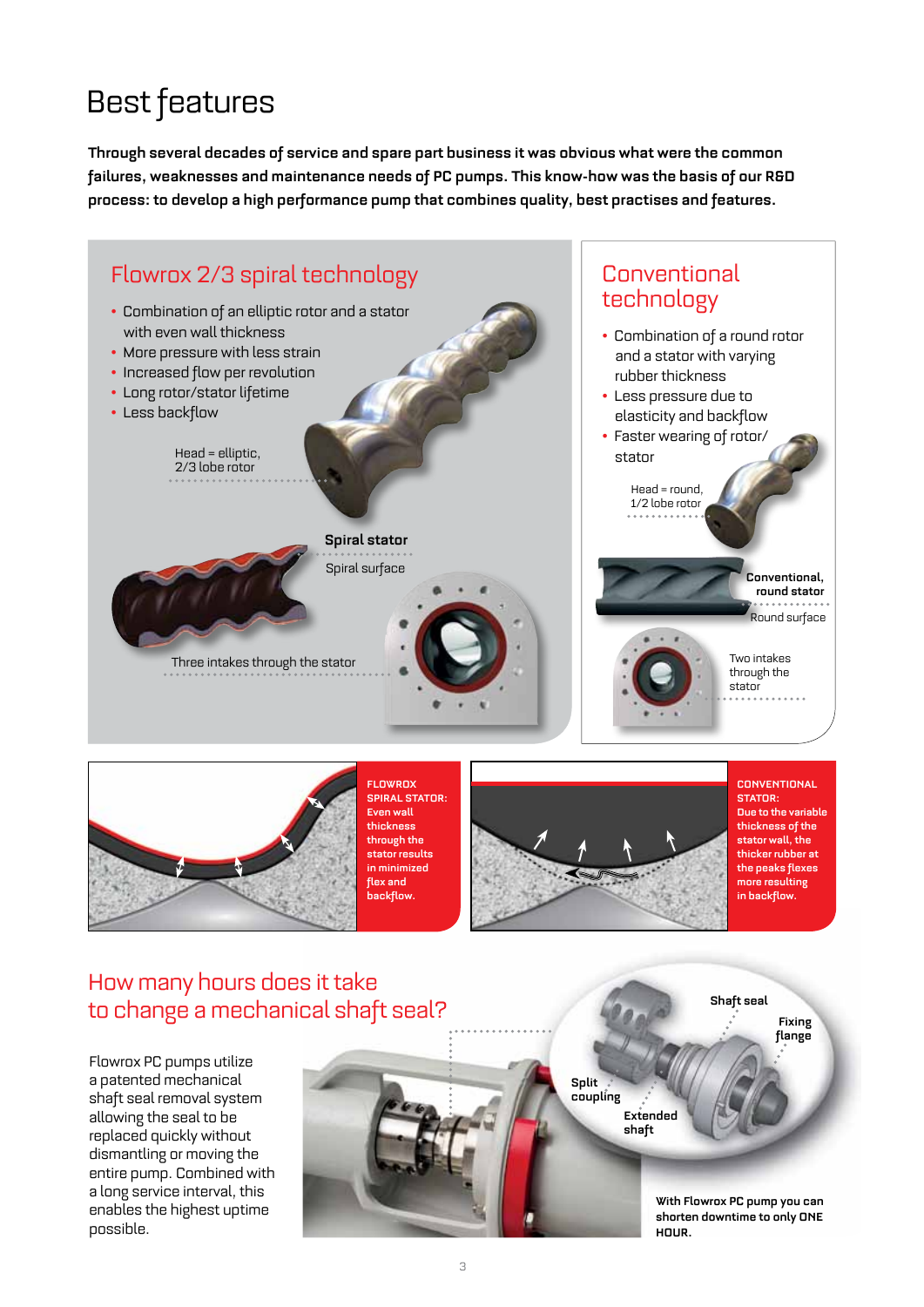# Why choose Flowrox?

**You can actually gain value throughout the PC pump's lifetime when choosing Flowrox. Compared to conventional technologies, a Flowrox PC Pump delivers more pressure, more capacity and overall – more efficiency.**



## Flowrox spiral technology vs. conventional technology

## Process benefits in numbers

|                             | <b>FLOWROX PC PUMP</b> | <b>CONVENTIONAL PC PUMP</b> |
|-----------------------------|------------------------|-----------------------------|
| Pressure                    | 10 bar                 | $4 - 6$ bar                 |
| <b>Backflow</b>             | B%                     | 17%                         |
| Flowrate                    | 1,5X                   | 1X                          |
| <b>Operating efficiency</b> | 63%                    | 54%                         |
| Energy savings              | up to 15%              | $Q\%$                       |
| Maintenance time            | 1 <sub>h</sub>         | 6 <sub>h</sub>              |

**Through advanced technology and precise design, Flowrox PC Pump offers you significant cost savings by reducing pumping cost.**

## Flowrox PC pump lifecycle benefits:

#### **Easy installation:**

- Free adjustment of the suction flange direction
- Short inlet –outlet construction

#### **Fluent operation:**

- Low power consumption
- High hydraulic efficiency
- High flowrate and pressure

#### **Quick maintenance:**

- Long service interval
- Short shaft seal replacement time

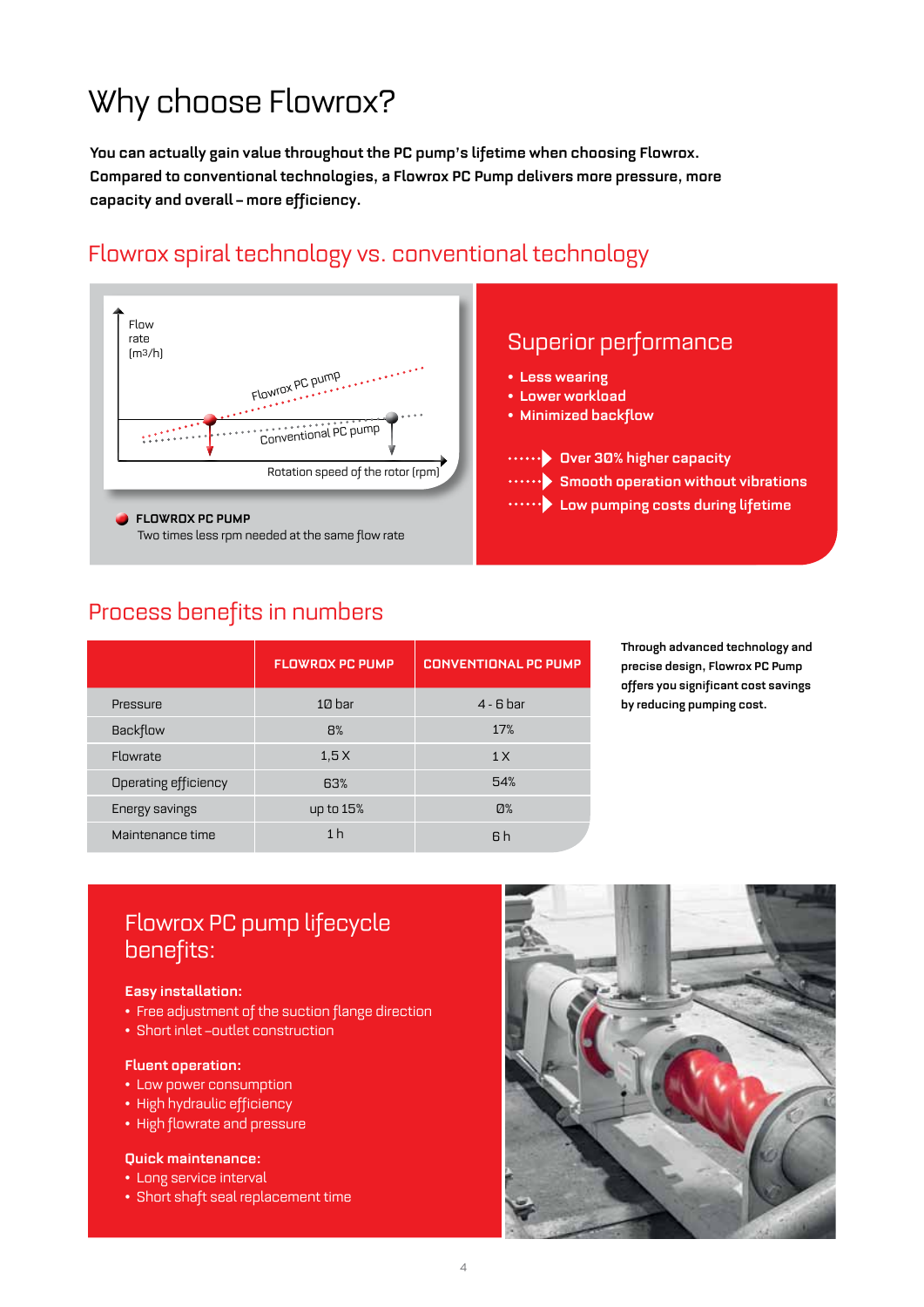# The right pump for the right application

## PC Pump, C-series

**Flowrox in the Aluminium process: Company:** Aluminium Bahrain B.s.c (ALBA) **Application:** graphite slurry handling

Graphite slurry is pumped to an alectroplating process to ensure a smooth transfer of aluminium from the anode plate after process. Flowrox PC-C pump was chosen because of better sealing and savings in pumping costs.

### **Typical applications:**

- Filter press feed
- Centrifuge unit feed
- Boron slurry transfer
- Paper machines
- Paste transfer
- Coater feed
- Transfer of slurries
- Pumping of adhesives and pigment
- Chemical transfer

## PC Pump, E-series

**Flowrox in mining industry: Company:** McArthur River Mine Xstrata, Australia **Application:** flocculant pumping to thickener

The customer chose four Flowrox PC-E pumps because of their capability to pump wider flow range compared to other progressive cavity pumps.

### **Typical applications:**

- Wastewater treatment
- Tailings pumping
- Press sludge feed
- Lime mud pumping
- Sludge transfer
- Feed dewatering devices
- Circulation of digested sludges

## PC Pump, EL-series

**Flowrox in wastewater treatment:**

**Company:** Lappeenrannan Vesi Oy **Application:** municipal wastewater

Plant purifies almost six million m3 of wastewater per year. With Flowrox PC pump the needed output was achieved with less energy and less RPM which also decreased total costs. Clog removal is easy through access holes without dismantling the whole pump.



### **Typical applications:**

• Wastewater treatment • Bio sludge applications with big particles

## PC Pump, D-series



### **Typical applications:**

- Flocculant dosing
- Dosing of boiler feed chemicals
- Lime milk dosing
- Chemical dosing
- Metering of additives

#### **For special requirements, please contact Flowrox.**